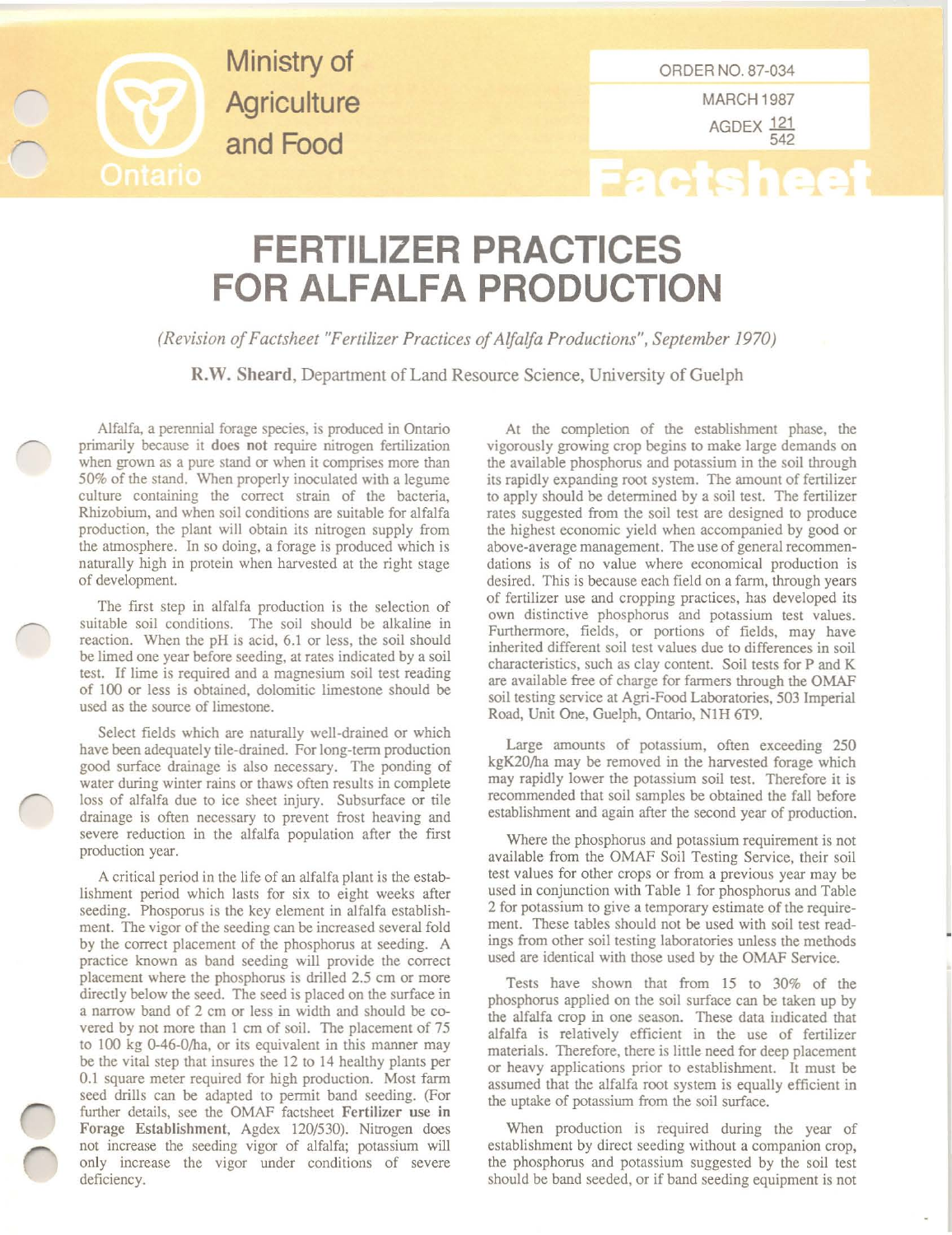|                                                           |                        | At seeding with or<br>without nurse crop         |                        | At seeding when<br>band seeded <sup>1</sup>      |                  | <b>Established</b><br><b>Alfalfa</b>             |
|-----------------------------------------------------------|------------------------|--------------------------------------------------|------------------------|--------------------------------------------------|------------------|--------------------------------------------------|
| Sodium<br>Bicarbonate<br>Phosphorus<br>Soil Test<br>(ppm) | Rating                 | Phosphate<br>$(P_2O_5)$<br>Required<br>(kg / ha) | Rating                 | Phosphate<br>$(P_2O_5)$<br>Required<br>(kg / ha) | Rating           | Phosphate<br>$(P_2O_5)$<br>Required<br>(kg / ha) |
| $0 - 3$                                                   |                        | 130                                              |                        | 130                                              |                  | 90                                               |
| $4 - 5$                                                   |                        | 110                                              |                        | 110                                              |                  | 70                                               |
| $6 - 7$                                                   | <b>LOW</b>             | 90                                               | LOW                    | 90                                               | LOW              | 60                                               |
| $8 - 7$                                                   |                        | 70                                               |                        | 70                                               |                  | 50                                               |
| 10-12                                                     |                        | 50                                               |                        | 50                                               | <b>MEDIUM</b>    | 30                                               |
| $13 - 15$                                                 |                        | 30                                               | <b>MEDIUM</b>          | 40                                               |                  | 20                                               |
| $16 - 20$                                                 | <b>MEDIUM</b>          | 20                                               |                        | 30                                               |                  | 0                                                |
| $21 - 25$                                                 |                        | 20                                               |                        | 20                                               | <b>HIGH</b>      | 0                                                |
| $26 - 30$                                                 |                        | 0                                                |                        | 20                                               |                  | 0                                                |
| $31-40$                                                   | <b>HIGH</b>            | 0                                                |                        | 20                                               |                  | 0                                                |
| 41-50                                                     | <b>VERY HIGH</b>       | 0                                                |                        | 20                                               | <b>VERY HIGH</b> | 0                                                |
| $51-60$                                                   |                        | 0                                                | <b>VERY HIGH</b>       | 0                                                |                  | 0                                                |
| $61+$                                                     | EXCESSIVE <sup>2</sup> | $\bf{0}$                                         | EXCESSIVE <sup>2</sup> | $\bf{0}$                                         | <b>EXCESSIVE</b> | $\bf{0}$                                         |

*100 kg/ha* =*90lb/ac* 

<sup>*1</sup> For use only where seed is banded directly above the drilled fertilizer.*</sup>

*2 Excessive readings may cause reduced yield or affect nutrient balance in crops and increase the risk of water pollution.* 

|                                         |                        | At seeding with or<br>without nurse crop |                        | <b>Fall applications</b><br>for new seedling and<br>established stands |
|-----------------------------------------|------------------------|------------------------------------------|------------------------|------------------------------------------------------------------------|
| Ammonium Acetate<br>Potassium Soil Test |                        |                                          |                        | Alfalfa <sup>1</sup>                                                   |
| (ppm)                                   | Rating                 | Potash $(K_2O)$<br>Required<br>(kg/ha)   | Rating                 | Potash $(K_2O)$<br>Required<br>(kg/ha)                                 |
| $0 - 15$                                |                        | 90                                       |                        | 480                                                                    |
| 16-30                                   |                        | 80                                       |                        | 400                                                                    |
| $31 - 45$                               | LOW                    | 70                                       | LOW                    | 320                                                                    |
| 46-60                                   |                        | 50                                       |                        | 250                                                                    |
| 61-80                                   |                        | 40                                       |                        | 200                                                                    |
| 81-100                                  |                        | 30                                       |                        | 120                                                                    |
| 101-120                                 | <b>MEDIUM</b>          | 20                                       |                        | 70                                                                     |
| 121-150                                 |                        | 20                                       | <b>MEDIUM</b>          | 40                                                                     |
| 151-180                                 | <b>HIGH</b>            | 0                                        | <b>HIGH</b>            | $\bf{0}$                                                               |
| 181-250                                 | <b>VERY HIGH</b>       | $\bf{0}$                                 | <b>VERY HIGH</b>       | $\bf{0}$                                                               |
| $251+$                                  | EXCESSIVE <sup>2</sup> | $\bf{0}$                                 | EXCESSIVE <sup>2</sup> | $\bf{0}$                                                               |

## Tabel 2 Potash Requirements for Forages Based on OMAF Soil Tests

*100 kg/ha* =90 *lb/ac* 

*1 Stand of50% Alfalfa or more. Stands of less than 50% Alfalfa should be fertilized the same as other forages.* 

*2 Excessive ratings may cause reduced yield or quality of crops primarily due to magnesium deficiency. Natural levels above 251 occur occasionally on clay and clay loam soils, but are not expected to cause problems because soils naturally high in potassium are usually high in magnesium. 0*